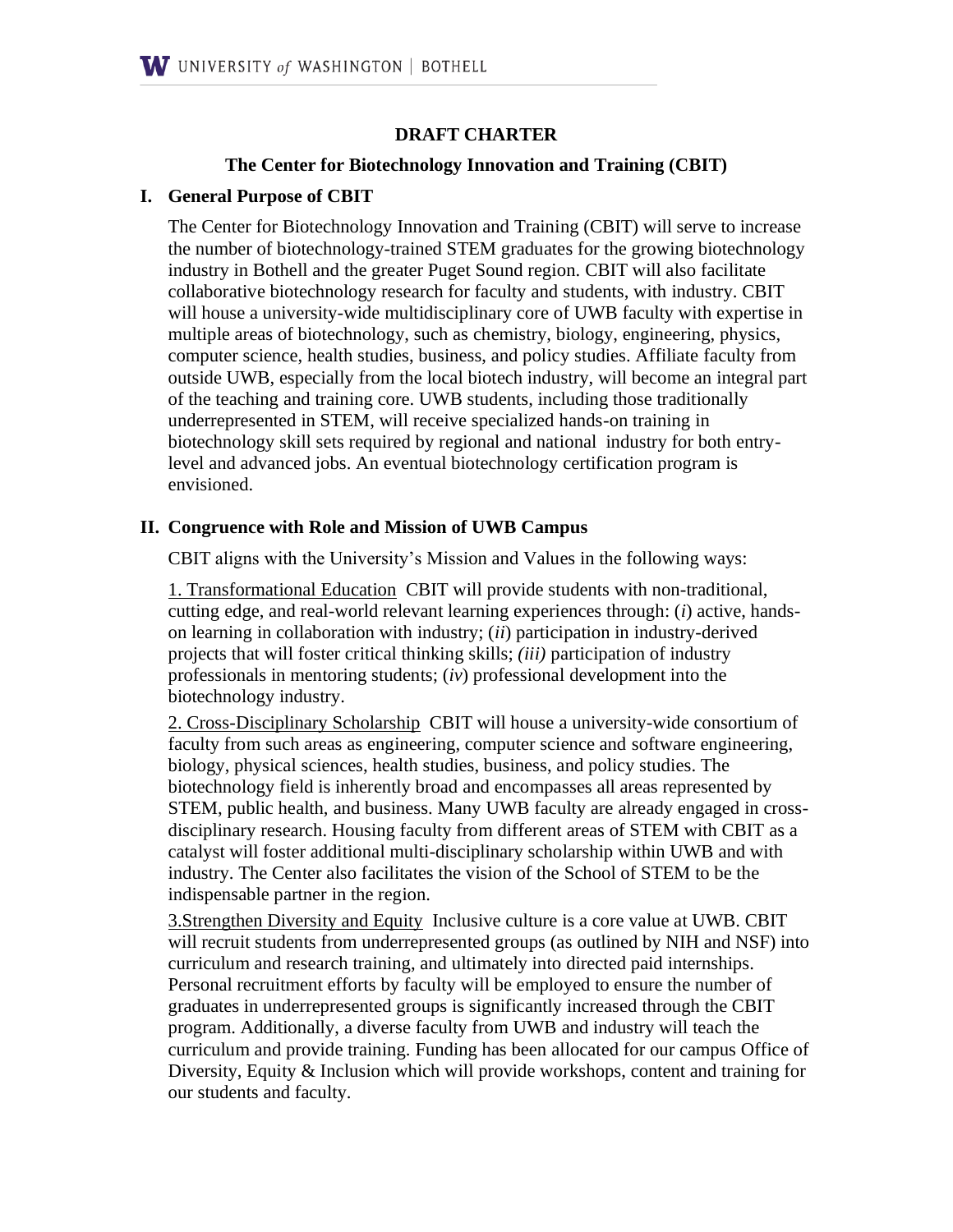4. Enhance Community and Campus Engagement CBIT will increase general awareness of biotechnology on campus. As importantly, the engagement of the local industry with UWB will increase through collaborative teaching and research. Periodic seminars and public lectures will ensure the community can be engaged.

### **III. Institutional Capability for Implementing the Unit**

The Center will possess the following special capabilities for supporting the general purpose (mission) of the Center. (*i*) a newly-developed biotechnology curriculum integrating DEI materials and perspectives and culminating in internships and eventual industry-driven certifications; (*ii*) dedicated funding for underrepresented students for faculty-led research training and industry internships; (*iii*) cutting-edge collaborative research projects led by UWB research faculty and students with area industry; (*iv*) exploratory seed funds to promote and increase biotechnology research at UWB; (*v*) center management by a professor of practice (CBIT director) that will secure external funds and manage operations; and (*vi*) a biotechnology resource center which will including teaching and research resources and instrumentation.

The Center will have the opportunity to leverage existing research and teaching resources in the School of STEM as curriculum is developed and the research capacity of the Center grows. Center-affiliated faculty will have access to instrumentation and facilities including an SEM, NMR, chromatography and spectrophotometry equipment, clean rooms, the Collaboratory, and laboratory spaces with current faculty. Some of these resources will be available on a fee-for-services basis (e.g., SEM, NMR).

The CBIT will work closely with the Office of Research for research grant submissions and contracts for services (e.g., industry-sponsored research). The standard F&A rates will apply to provide appropriate revenue in support of those services. The Office of Advancement will be consulted, in coordination with the Dean, for corporate sponsorships and major gifts. Gift funds will be accepted with the standard 5% advancement tax.

The CBIT will also work closely with Career Services to support internship and other opportunities for students. Funding will be provided for consultation (e.g., professional development workshops for students, career fair coordination, shared curriculum) in Year 1 and potential additional staff in Year 2 and beyond. Funding will also be provided to the Office of Diversity, Equity, and Inclusion to support DEI programming and equity training for students, faculty, and staff.

At this time there is no physical infrastructure planned for the CBIT beyond the existing spaces allocated to the School of STEM. Appropriate workstations will be provided for all CBIT employees in consultation with the Dean and the Director of Physical Planning and Space Management. Off-campus leased spaces are possible in the future depending on additional funding in collaboration with industry partners in Canyon Park and the Innovation Partnership Zone in the Bothell-Woodinville corridor.

# **IV. Administrative Structure and Operating Policies**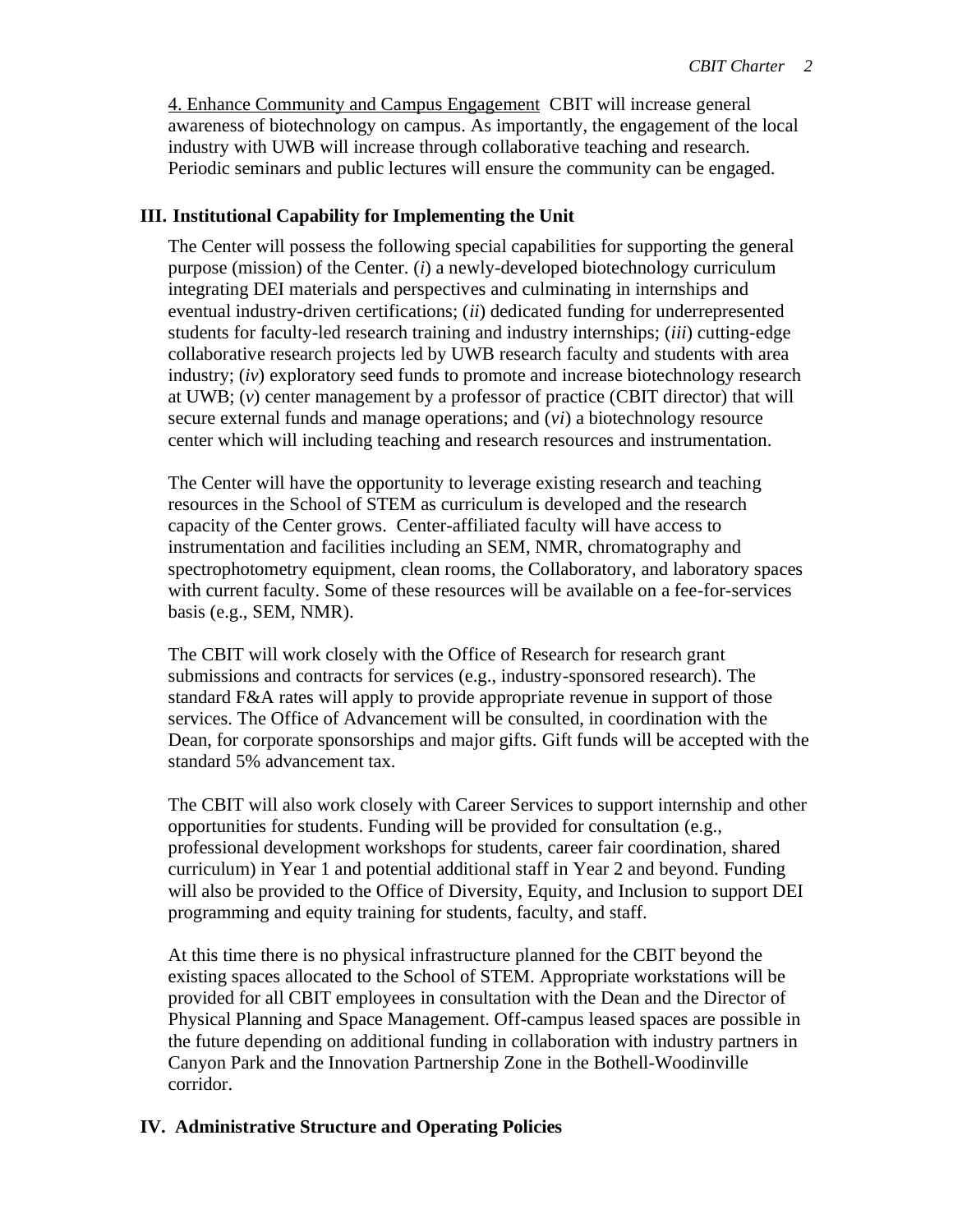*A. Administrative Structure.* The Center for Biotechnology Innovation and Training will be housed and administered in the School of STEM at the University of Washington Bothell. The Dean, in consultation with the CBIT steering committee, will hire a Professor of Practice as the Founding CBIT Director for the first three years, with review and reappointments thereafter. The CBIT Director will be funded (salary) 100% by the UWB Investment Funds and the School of STEM for FY23 and FY24. Thereafter, CBIT will provide 50% of the Directors salary. Up to an additional 50% of the Director's salary can be augmented with external grants that are contingent on successful grant submission and approvals. This timeframe may be extended pending additional Federal funding.

The Director will be supported in Year 1 by a Program Coordinator on a project appointment and Research Technician  $1$ <sup>(timing dependent on approval of the Center).</sup> The Program Coordinator will provide general administrative and fiscal support; the Research Technician will support industry outreach (in consultation with Career Services; funding provided) for student-faculty-industry research, internship/capstone opportunities, and micro-credentialing. Additional Career Services and technical support staff support are planned beginning in Years 2 and 3, respectively, with increasing support from research and Federal center grants over time.

**B.** *Responsibilities of the CBIT Director***.** The Director is responsible for overall leadership for the Center, including:

- Procuring grant funding to support the CBIT mission
- Establishing partnerships with local industry
- Working in consult with the steering committee
- Managing the CBIT budget, consistent with university and campus policies and the provisions of this Charter
- Managing technical and administrative staff in the CBIT
- Reviewing the performance of and recommending all employees in the CBIT consistent with university employment policies.
- Managing CBIT operations consistent with University policies
- Developing plans and strategies to achieve the CBIT mission
- Assessing the overall work of CBIT
- Preparing an annual report to the Dean of the School of STEM at the end of each fiscal year.

# **C.** *Major CBIT Activities***. The Center's authorized activities include, but are not limited to:**

- *1. Conducting externally-funded projects that are linked to the mission of CBIT.*  The Center will pursue grants and contracts associated with its mission and goals
- *2. Fundraising.*

<sup>&</sup>lt;sup>1</sup> Staff HR and working titles will be confirmed in consultation with OE-HR prior to ad placement.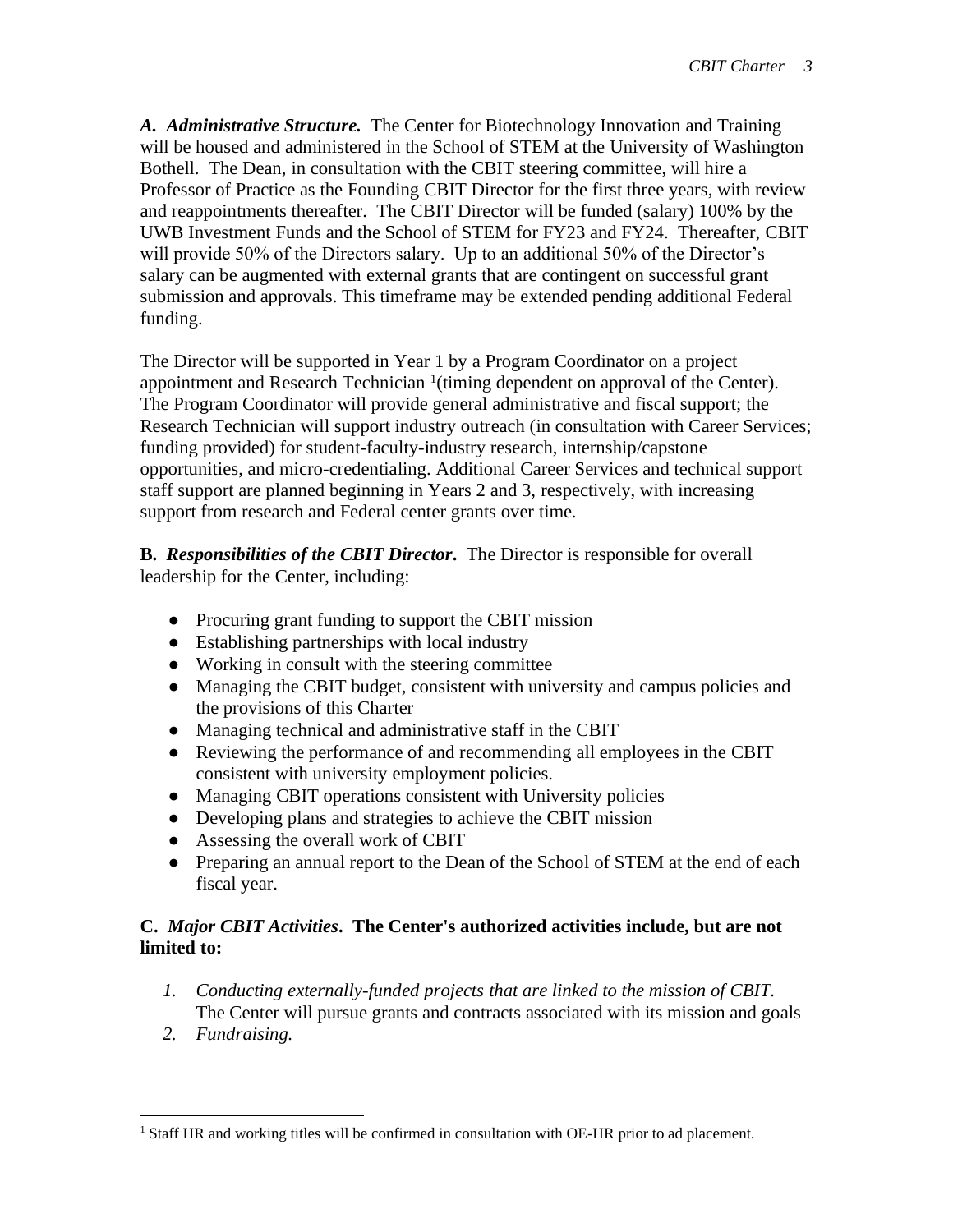Gifts to support the Center may be solicited following the policies of the University of Washington Foundation and in collaboration with the Dean and UW Bothell Office of Advancement.

- *3. Offering fee-based courses.*  Such courses will conform with campus and University policies on fee-based programs and will be offered in conjunction with approved continuing education programs and meet the mission and goals of the Center.
- *4. Offering courses for normal UWB credit in conjunction with any of the academic programs at UW or UWB.*  All courses will be approved and scheduled following program and faculty governance procedures.
- *5. Developing certification programs associated with the mission and goals of the Center.*
- *6. Professional development and mentoring for Center-affiliated tenure-track and research faculty around building a program of scholarship.*
- *7. Facilitating mentoring, capstones, and other high-impact practices that improve access and outcomes of the educational pipeline.*

**D.** *The CBIT Structure.* The internal structure of the Center will depend on the extent of its funded activities. The Center structure will include:

- *i. CBIT Director*
- *ii. CBIT Steering Committee.* The steering committee will consist of five faculty members who are Affiliate members of the Center. They will be appointed by the Dean of the School of STEM with a 2-yr appointment pending that the appointee meets at least one of the following eligibility criteria:
	- *i. is associated with teaching module(s) for the biotechnology curriculum*
	- *ii. has taught in the biotechnology curriculum in the past 2 years*
	- *iii. has secured external funding for CBIT*
	- *iv. is leading student research associated with CBIT mission*

The duties of the CBIT Steering Committee include:

- *i. approve funding for student internships and faculty-led research*
- *ii. provide input and review contents of course curriculum*
- *iii. review and approve certification process*
- *iv. work in conjunction with CBIT director in setting goals and mission*
- iii. *Center Affiliates.* The CBIT director shall establish criteria for recommending individuals as CBIT Affiliates and will be responsible for approving these appointments along with the steering committee. The Center Affiliates may be employees of the University of Washington or collaborators with the Center whose primary affiliation is elsewhere. Any appointments will be in consultation with the Dean and relevant Division Chairs and follow the provisions of the UW Faculty Code.
- iv. *Advisory Board –* Once the CBIT is formally established and the Director hired, a CBIT Advisory Board will be established to provide continual industry feedback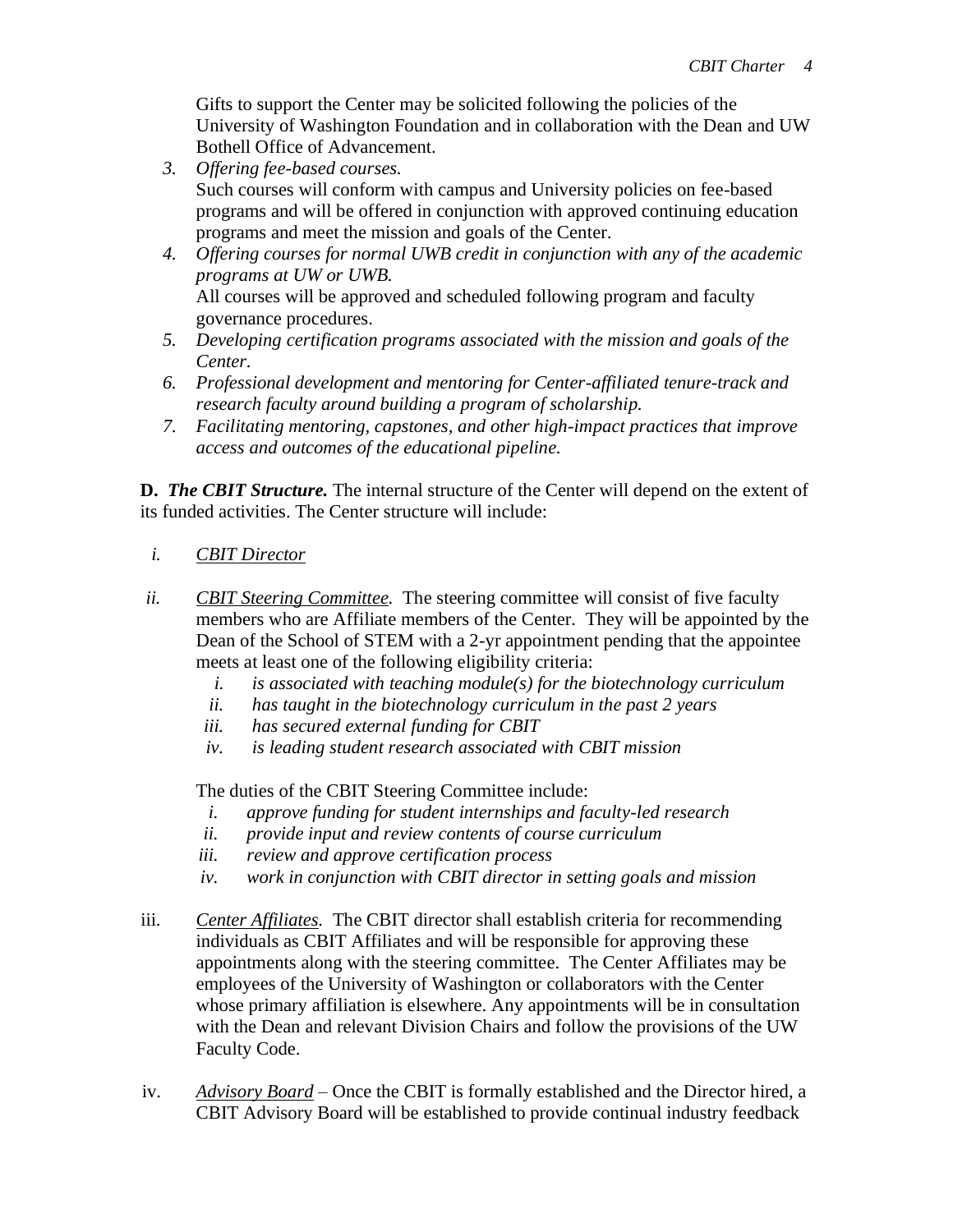and support, facilitate CBIT strategic planning, develop an Intellectual Property plan in consultation with UW CoMotion, and promote the long-term sustainability of the Center. The advisory board may intersect/overlap with both the CBIT Steering Committee and the School of STEM Industry Advisory Board. The CBIT Director and Dean of the School of STEM will sit on the CBIT Advisory Board as ex officio.

**E.** *Charter Revisions.* The Institute's Charter and policies that it may adopt to implement the Charter will be reviewed at least every five years in conjunction with UW Bothell's procedures for reauthorizing current research centers.

# **V. Fiscal Control**

The CBIT will operate with fiscal controls consistent with general policies for University research units and any special requirements associated with external grants and contracts. The CBIT director will have primary oversight of all CBIT budgets, including external and gift funds for the Center (e.g., NIH and NSF Center grants). The Director will work in consultation with the Dean to draft policies and procedures for the distribution of RCR funds generated by CBIT grant activity, as well as other appropriate policies and procedures for the Center. The Program Coordinator, in consultation with the School of STEM Administrator, will provide support for the CBIT Director to ensure fiscal compliance in accordance with university policies, funding agency requirements, and agreements associated with gift funds. The CBIT Director will submit annual reports to the Dean of the School of STEM that report on the fiscal health, research and major activities of the Center, and actualization of yearly goals.

# **VI. Resource Implications and Support Commitments**

The CBIT has received preliminary funding from the UWB Chancellor's Investment fund and matching funds from the School of STEM (\$900k). An additional \$750k is pending from a Federal appropriation. The first five years of CBIT revenue and expenses (Appendix I) includes additional planned revenue from grants, corporate sponsorships (see business plan), and planned revenue-generating auxiliary operations (e.g., equipment use fees, fee-based curriculum). The five-year plan does not include the pending Federal funding; if received this appropriation would fund the CBIT for an additional 12-18 months depending on other revenue. The Dean of the School of STEM will also work collaboratively with the Director, the Chancellor's Office, and our legislative liaison to pursue additional multi-year provisos from the State of Washington to support ongoing CBIT operations.

In the long-term the Director will be responsible for the self-sustaining fiscal support of the CBIT through a diverse portfolio of funding streams. This will include submission of 2-3 large Federal and/or foundation proposals per year (e.g., [IUCRC,](https://iucrc.nsf.gov/) [NIH P-series,](https://grants.nih.gov/grants/funding/funding_program.htm#PSeries) Moore Foundation, Pew Charitable Trust). In the first year of establishing the Center the School of STEM has committed \$25k from the School's Research Cost recovery (RCR) allocation to support grant-related activities. In year two and beyond the Center will generate independent RCR funding from research and other grants, at a rate of 40% of the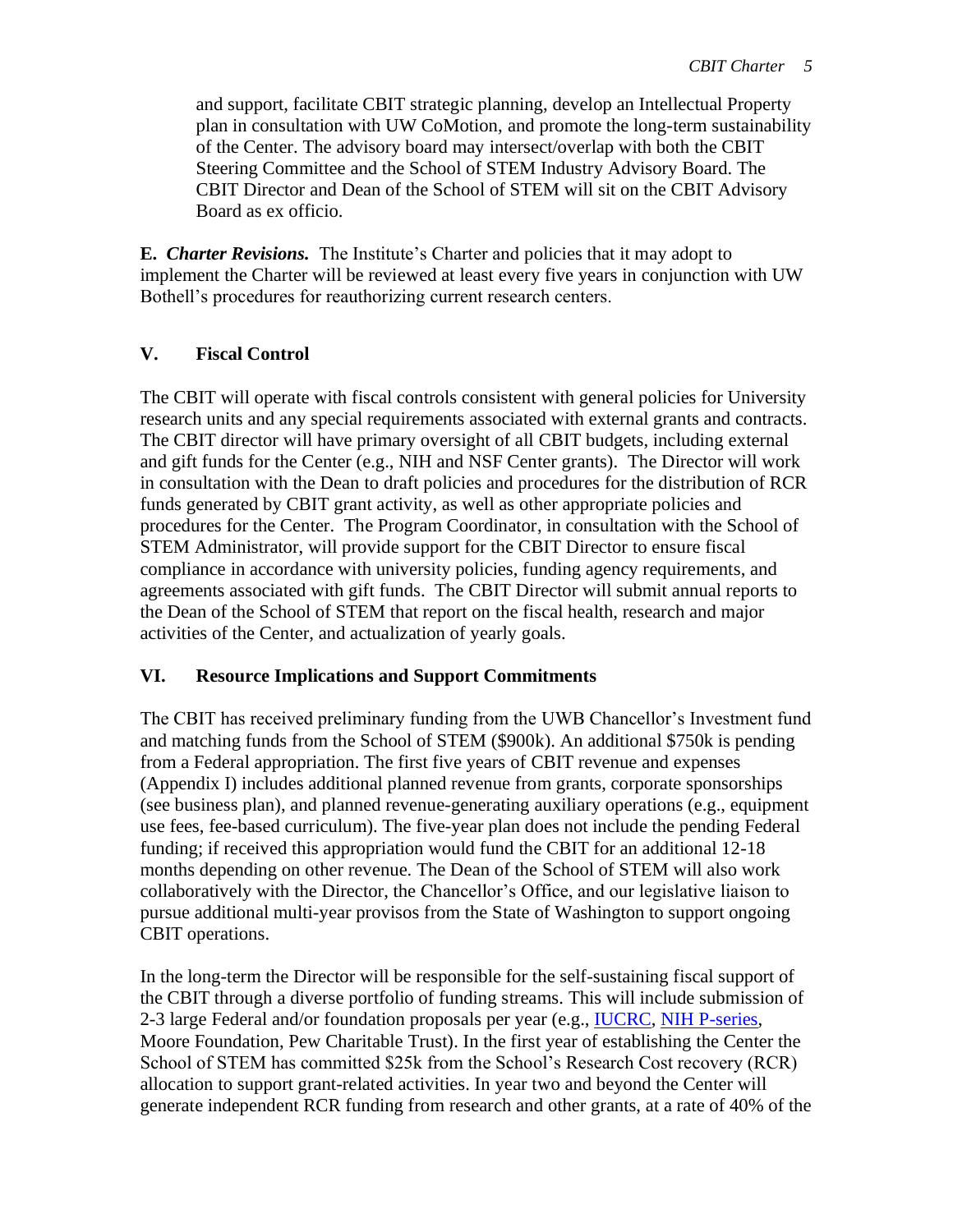RCR returned to UW Bothell. The indirect rates for research grants vary according to Federal and funder regulations and policies.

The Center will seek to fund a minimum of **three new undergraduate students and their projects each year** with the aim of **recruiting at least one historically underrepresented student each year**. This will include funding for internships, peer facilitators, capstone projects, and the Research Accelerator Scholarship (beginning in  $year 4$ ).

The CBIT Director, in consultation with the Dean of the School of STEM and the Steering Committee, will submit an annual report to the Office of Research, the Vice Chancellor for Academic Affairs, and the Office of the Chancellor at the end of each fiscal year, beginning in FY22 with a report on progress in establishing the CBIT and expenditures under the Chancellor's Investment Fund award.

#### **VII. Impact on Programs, Curricula, and Other Campus Services**

The School of STEM will secure office space sufficient to support core operations of the Center, including office space for the CBIT Director and support staff. Location of the space is TBD and will be coordinated with the Dean and UWB Facilities. University administrative services that are normally available to other academic and research units to support faculty and research activities will also be required. (e.g., services of the Office of Research for grant submission and compliance, services to approve subcontracts and HR needs, and others. Space and other administrative needs will be assessed after each five-year certification period.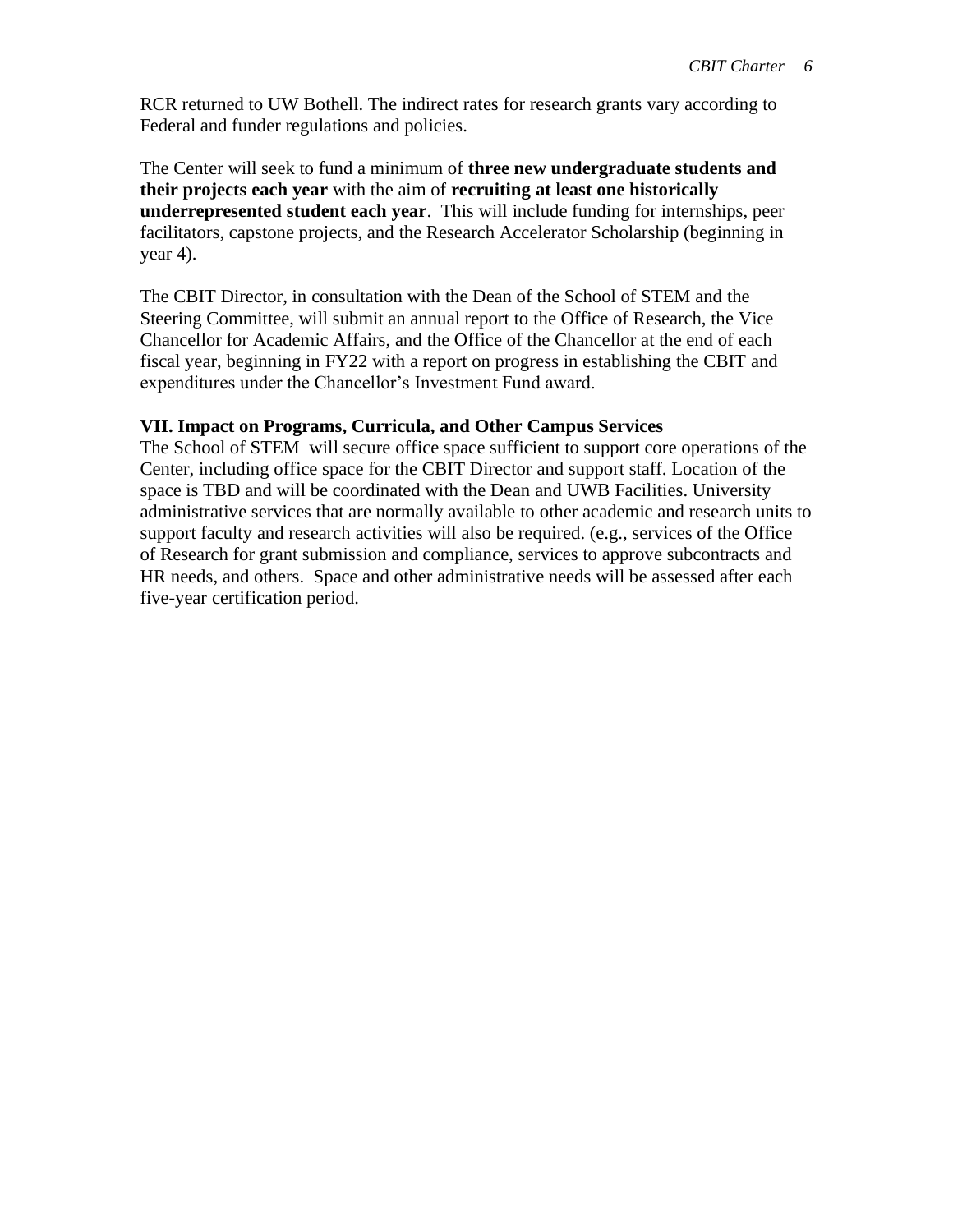# APPENDIX I

Five-Year Revenue and Expense Plan